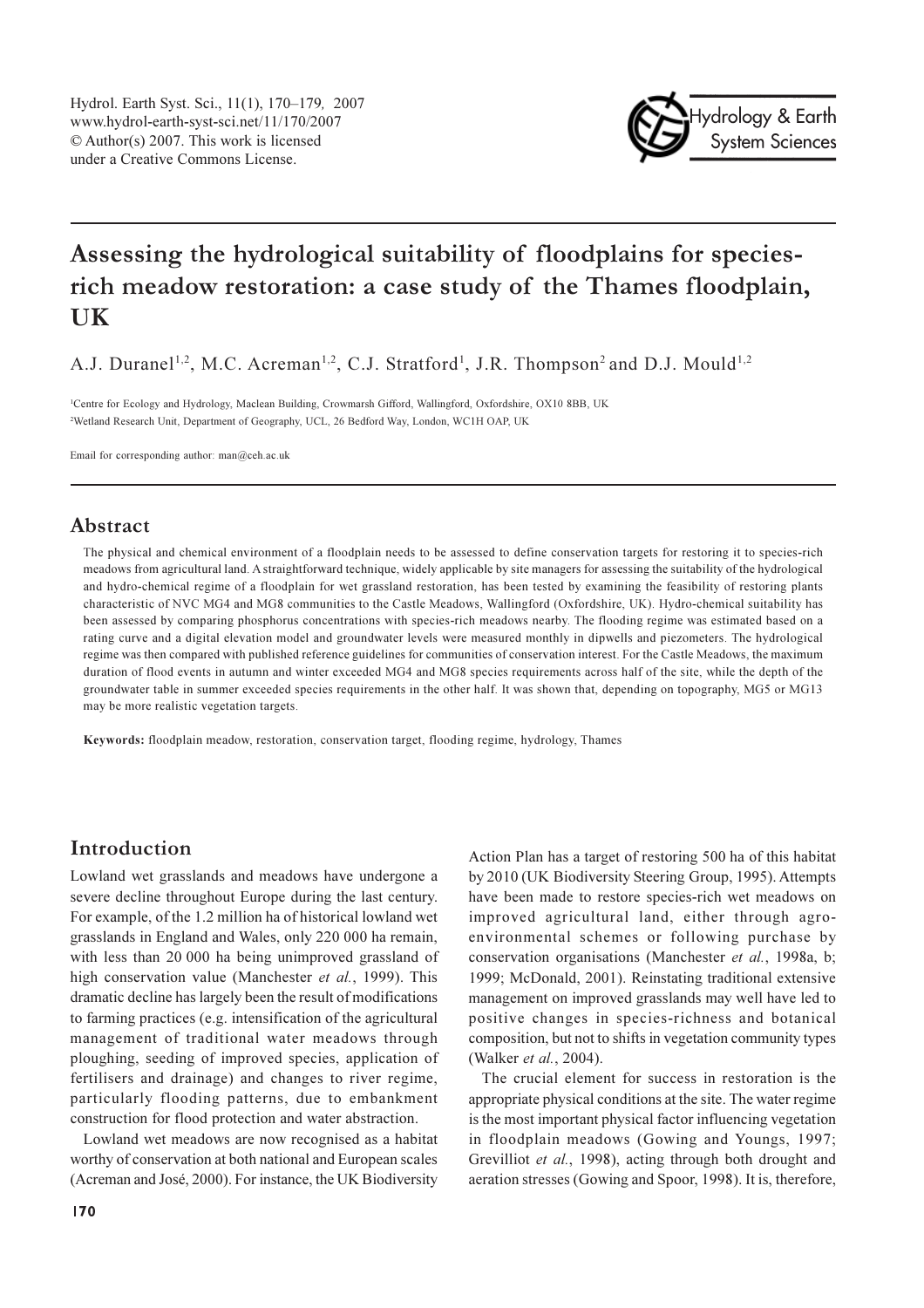essential to evaluate the water regime of a site before establishing restoration targets (Gilbert et al., 2003). Assessment of the hydrological regime is complex and there is a pressing need for a simple and cost-effective approach that can be applied by conservation organisations with limited hydrological expertise.

Artificially high nutrient concentrations in the soil are an important obstacle to restoration of species-rich communities (Marrs, 1993). This is particularly true of phosphorus (Oomes et al., 1996). In a survey of grasslands across Europe, Janssens et al. (1998) only found species-rich sites containing less than 50 mg  $kg^{-1}$  of extractable (acetate + EDTA) phosphorus. Maximum species richness was achieved at 4 mg kg<sup>-1</sup> and a target value of 5-10 mg kg<sup>-1</sup> of extractable phosphorus has been suggested for restoring species-rich meadows (Gough and Marrs, 1990b; Snow et al., 1997). In a large-scale fertiliser experiment. Tallowin et al. (1998) showed that phosphorus was more influential than either nitrogen or potassium in determining botanical composition in wet meadows. Because of the large and widespread use of fertiliser, levels of extractable phosphorus are much higher in arable or pasture soils than in seminatural grasslands (Gough and Marrs, 1990a), thus limiting restoration potential.

Other obstacles to restoration include the very low species recruitment and reassembly rates of species-rich grasslands (Bischoff, 2002; Donath et al., 2003) due to insufficient soil seed banks, dispersal and seedling implantation. For example, the lack of seeds of desirable species can be a key factor limiting the assembly of diverse grassland communities (Pywell et al., 2002) so that artificial introduction of propagules is often needed (Manchester et al., 1999).

This paper presents a straightforward technique that can be applied widely to determine whether the physical and chemical environment of the site is appropriate for the restoration of wet grassland. The technique focuses on the hydrological conditions and soil water nutrient status as key characteristics controlling site suitability of wet grasslands; it employs simple field observations and does not need detailed laboratory analysis. The technique is described through a case study that assesses the feasibility of restoring wet grassland to the Thames floodplain at Wallingford (Oxfordshire, UK).

### The site

The Thames Valley is the major floodplain in southern England. Wet meadows were once numerous, but many have been degraded by agricultural practices or embankments constructed for flood protection. Castle Meadows are an

example of such a site. They lie within 16.6 ha of Victorian parkland on and around a feudal motte in the centre of Wallingford, South Oxfordshire (grid reference SU612899). The two lowest fields, King's Meadow and Queen's Arbour, extend across the Thames floodplain from the river to a higher terrace upon which the castle was built.

Around Wallingford, the floodplain lies on a broad valley in-filled with Pleistocene fluvial calcareous gravels and sands, about 4.5 m deep and deposited over Upper Greensand. The gravel layer is covered by 1.2 to 1.4 m of recent silty clay loams derived from the upper reaches of the catchment and river alluvium, which form the present floodplain surface.

King's Meadow and Queen's Arbour are drained by a ditch parallel to the river, dug in the alluvium, at the foot of the terrace and linked to the river by a perpendicular ditch which separates the two meadows (Fig. 1). The main ditch also drains water seeping from the terrace. Ten years ago, both meadows were ploughed and reseeded with perennial rye grass (*Lolium perenne*). They were subsequently cut for silage and grazed heavily by cattle, with annual applications of manure and mineral fertiliser (Stevenson et al., 2000). According to the National Vegetation Classification (NVC; Rodwell, 1992), the current vegetation is mainly MG7 Lolium perenne ley, with some stands being close to OV23 Lolium perenne - Dactylis glomerata weedy grass community, OV25 Urtica dioica - Cirsium arvense tall herbs community, and in wetter places, OV28 Agrostis stolonifera - Ranunculus repens muddy grass community.



Fig. 1. Castle Meadows and location of the monitoring stations.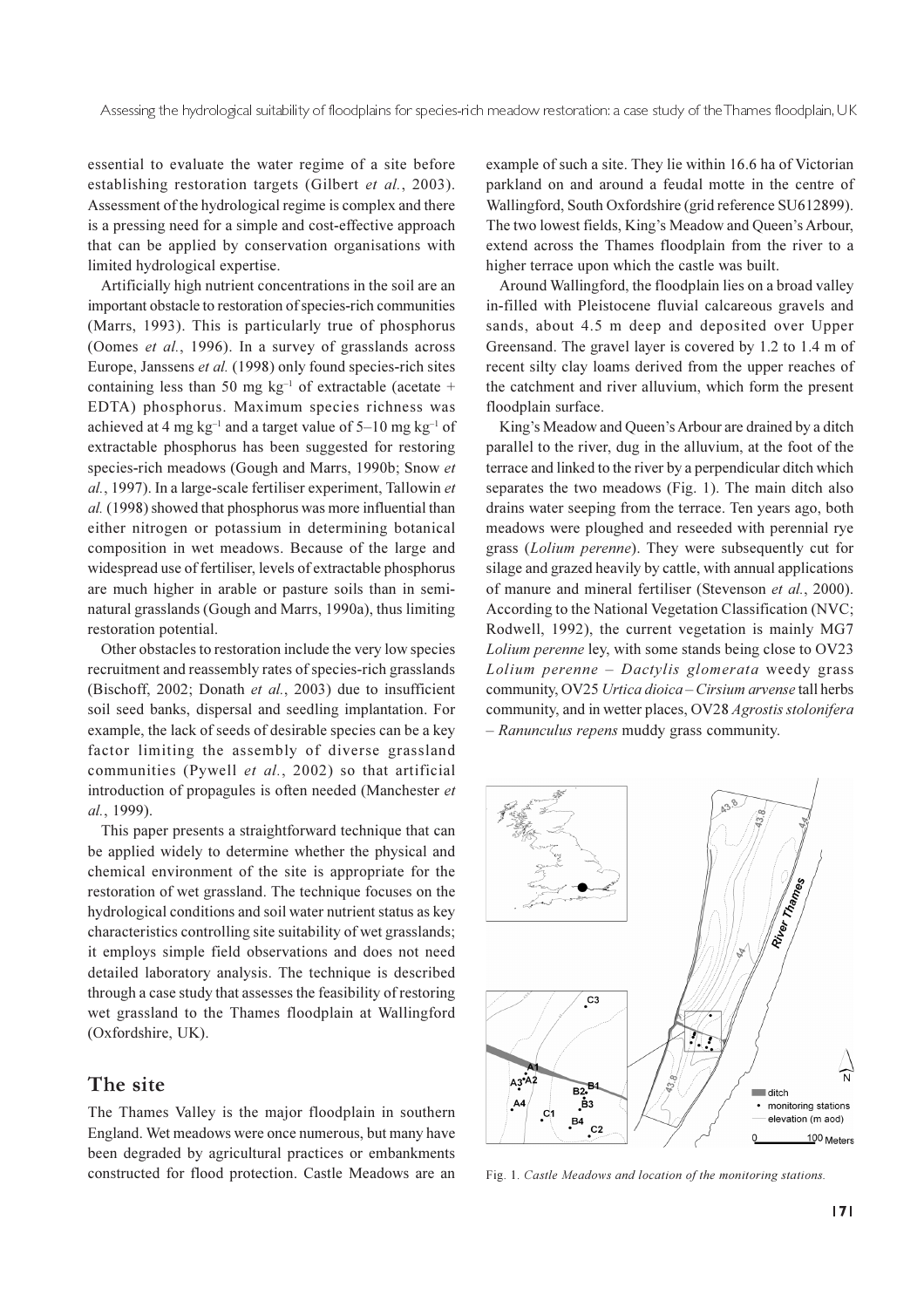In 1999, Castle Meadows were purchased by South Oxfordshire District Council for restoration and conservation purposes and the management was contracted to the Northmoor Trust. The management plan (Stevenson et al., 2000) planned the restoration of species-rich plant communities characteristic of wet meadows in King's Meadow and Queen's Arbour. The precise conservation objective for wet meadows was defined as the restoration and maintenance of the meadows in favourable condition where "the species composition of the grassland includes" locally appropriate grass and forb species of wet grassland (MG6, MG4, MG8), including Cynosurus cristatus (crested dog's tail), Sanguisorba officinalis (great burnet), Prunella vulgaris (self heal), and Saxifraga granulata (meadow saxifrage)" and where "standing water remains on the meadow into March" (Stevenson et al., 2000).

To fulfil this objective, the restoration plan includes two main approaches, alongside the reinstatement of traditional extensive management:

- (1) The perpendicular ditch was dammed to raise water levels. It was hoped that this would increase wetness in the adjacent alluvium which would in turn promote wet grassland species and it was envisaged that the elevated and stable water level in the ditch would improve habitat for water voles and otters.
- (2) Hay, cut from nearby existing species-rich meadows, was spread to compensate for lack of propagules of the target species.

# Method

#### HYDROLOGICAL ASSESSMENT

#### Groundwater and surface water monitoring

Eleven hydrological monitoring stations were installed in Oueen's Arbour in 2004 (Fig. 1). Each station consists of a dipwell (1.5 m deep) measuring the groundwater table level in the alluvium and a piezometer (5 m deep) measuring the piezometric head in the underlying gravel layer. A stage board was installed in the ditch upstream of the dam and in the river. All instrumentation was levelled to Ordnance Datum. Surface and groundwater level observations were made fortnightly in summer and once a month in winter from February 2004, as part of a core programme aimed at understanding floodplain eco-hydrological processes.

### Flooding regime

A rating curve was developed by comparing known river levels and flow on the same day using a linear regression  $(y=0.013x + 42.3, n=16, r^2=0.99, p<0.001)$ . Some river level data (10 points) were obtained from the stage board installed at the site. However, since none of these observations corresponded to a flood event, supplementary data were required. These were obtained by pinpointing fixed landmarks at the same level as the water surface on photographs of flooding events and relating them to Ordnance Datum by levelling. Five data points were obtained using this method, taken from photographs by Northmoor Trust staff. Two other river water levels were obtained by direct levelling for the 1999 and 2003 flood maxima. Flow data for the Thames at the nearest gauging station, Days Weir, 5 km upstream of Wallingford, were provided by the National Water Archive. The relationship between river water level at Castle Meadows and flow at Days Weir was established by regression analysis. This relationship and the flow record for the period 1980–2002 were subsequently used to estimate daily river water levels for the same period.

Figure 2 shows a sample of the data set derived in this way. This method was evaluated using data for 2005 which were not included in derivation of the regression model. A comparison of observed and calculated water levels shows that the regression model estimates high river levels and therefore flood duration and frequency.

A  $1 \times 1$  m digital elevation model of the whole site was derived by linear interpolation of a triangular irregular network based on 192 points covering both King's Meadow and Queen's Arbour levelled to Ordnance Datum. The combination of estimated daily river water levels derived using the method described above and this elevation model within ArcView GIS enabled the calculation of flood regime statistics (maximum and cumulative duration of inundation for each season) for each cell of the elevation model. The accuracy of the GIS model was evaluated by comparing computed maps of the extent of 11 distinct flood events with sketches of the extent of surface water drawn in the field (Northmoor Trust, 2003). On average, 84% of the  $1 \times 1$  m cells were assigned correctly by the GIS model to the flooded or non-flooded categories. This was considered acceptable given the relative imprecision of the sketches.

#### Suitability for NVC communities

To assess whether the hydrological requirements of speciesrich communities defined as targets for Castle Meadows restoration were met at the site, observed groundwater levels and calculated flood regime characteristics were compared with known requirements of two wet grassland communities of conservation interest, as described in the *Ecohydrological* Guidelines for Lowland Wetland Plant Communities (Wheeler et al., 2004). These two communities were MG4 and MG8. These guidelines have been derived from long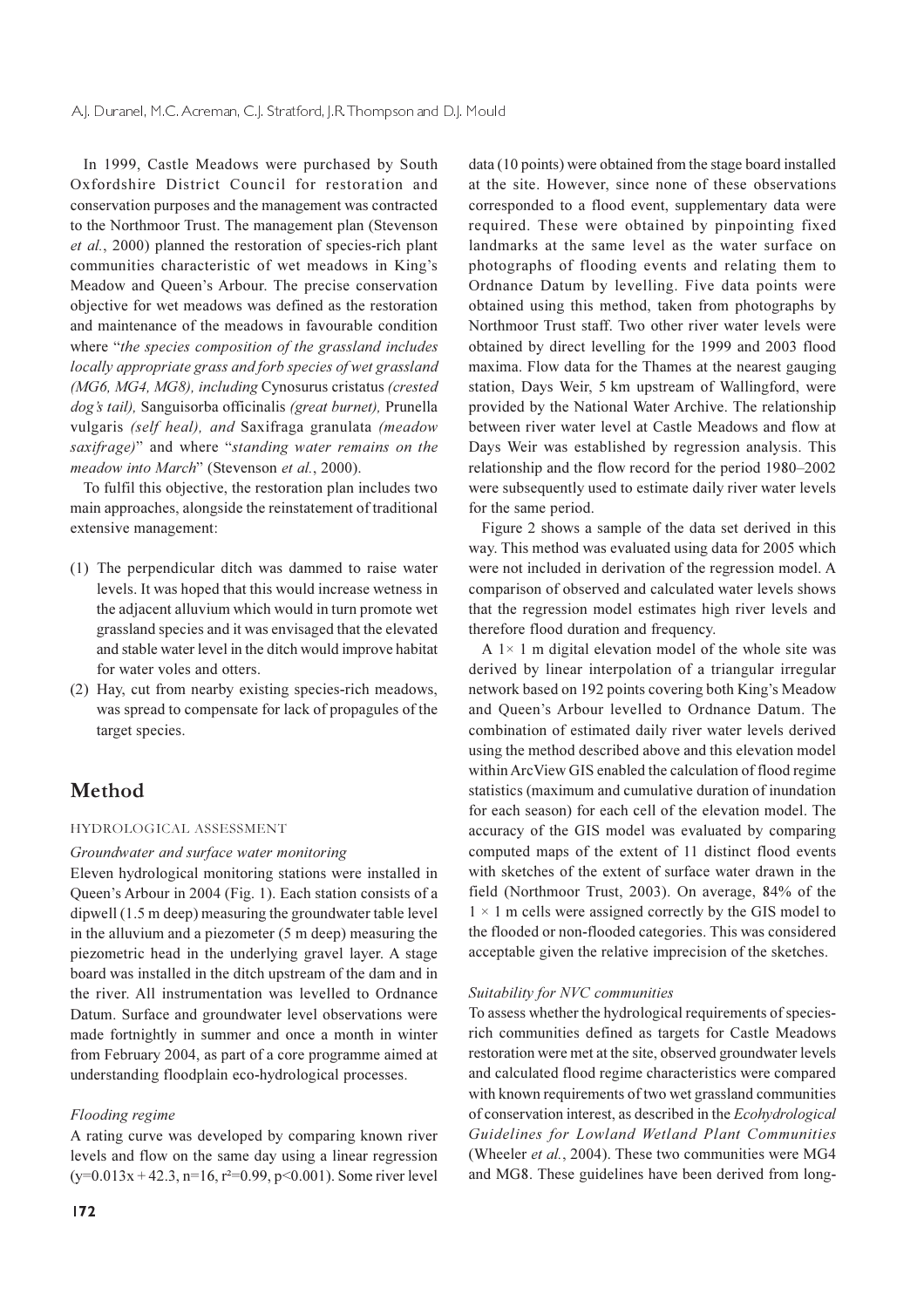Assessing the hydrological suitability of floodplains for species-rich meadow restoration: a case study of the Thames floodplain, UK



Fig. 2. A sample of the time series of estimated river levels at Castle Meadows.

term hydrological monitoring of wet grasslands in a favourable state of conservation. For both communities and for four variables (the minimum and maximum water table depth, the maximum duration of surface flooding and the cumulative duration of surface flooding for each season), they give a series of values classified as:

- target values (values within which the community usually occurs);
- border values (values which, if experienced in most years, will result in a gradual change in the community);
- unsuitable values (thresholds which, if breached in one year, are likely to lead to a change in the community).

The provision of the digital elevation model for both King's Meadow and Queen's Arbour enabled a comparison of the flooding characteristics with vegetation requirements for the whole site. However, the availability of groundwater data restricted this part of the analysis to Queen's Arbour.

#### Nutrient status and vegetation characteristics

To assess whether soil phosphate concentrations would impede the restoration of Castle Meadows into more speciesrich communities, conditions were compared with two reference sites located in the Thames Valley, upstream of Castle Meadows. These two reference sites, at Chimney Meadow National Nature Reserve (grid reference SP352000) and Oxey Meadow Site of Special Scientific Interest (grid reference SU478106), had existing speciesrich semi-natural wet meadows. All three sites have broadly the same geo-physical characteristics but differ in their management history.

At each site, vegetation was described using the

phytosociological abundance-dominance method, as implemented in the National Vegetation Classification (NVC; Rodwell, 1992). Vascular plants were recorded in  $1 \times 1$  m quadrats (2  $\times$  2 m at Castle Meadows due to the very low species richness), and their coverage estimated using a 1 to 10 scale. Seventy-eight quadrats were surveyed (Castle Meadows: 27, Chimney Meadow: 38, Oxey Meadow: 13) and were classified according to the NVC using Tablefit scores (Hill, 1996).

Soil analysis was performed on two 10 cm soil cores taken from within each quadrat for all Castle Meadows quadrats and 26 quadrats from Chimney and Oxey Meadows belonging to MG4 Alopecurus pratensis – Sanguisorba officinalis or MG5 Centaurea nigra - Cynosurus cristatus communities. At Chimney Meadow, the cores were taken immediately adjacent to each plot to prevent damage to the vegetation, the plots being part of a long-term monitoring scheme. The samples were frozen until analysis one to two weeks later, which is a common method of preservation (Pezzolesi et al, 2000). After thawing, the two samples taken in the same plot were thoroughly crushed and mixed together. Water content (soil moisture) was determined by weight loss of 15 grams of wet soil after drying at 105°C for 12 hours. A 1:100 suspension of dried soil in water was filtered using glass-fibre filters, after shaking vigorously and allowing the suspended particles to settle. Phosphate concentrations in the solution were measured with a DR/ 2010 spectrophotometer, using the PhosVer 3 (ascorbic acid) method (Hach Company, 1999).

Dried samples were kept at  $550^{\circ}$ C in a furnace for two hours. The percentage of mass loss on ignition was used as an approximation for the organic matter content. Soil pH was measured using an electrical probe in a 1:100 soil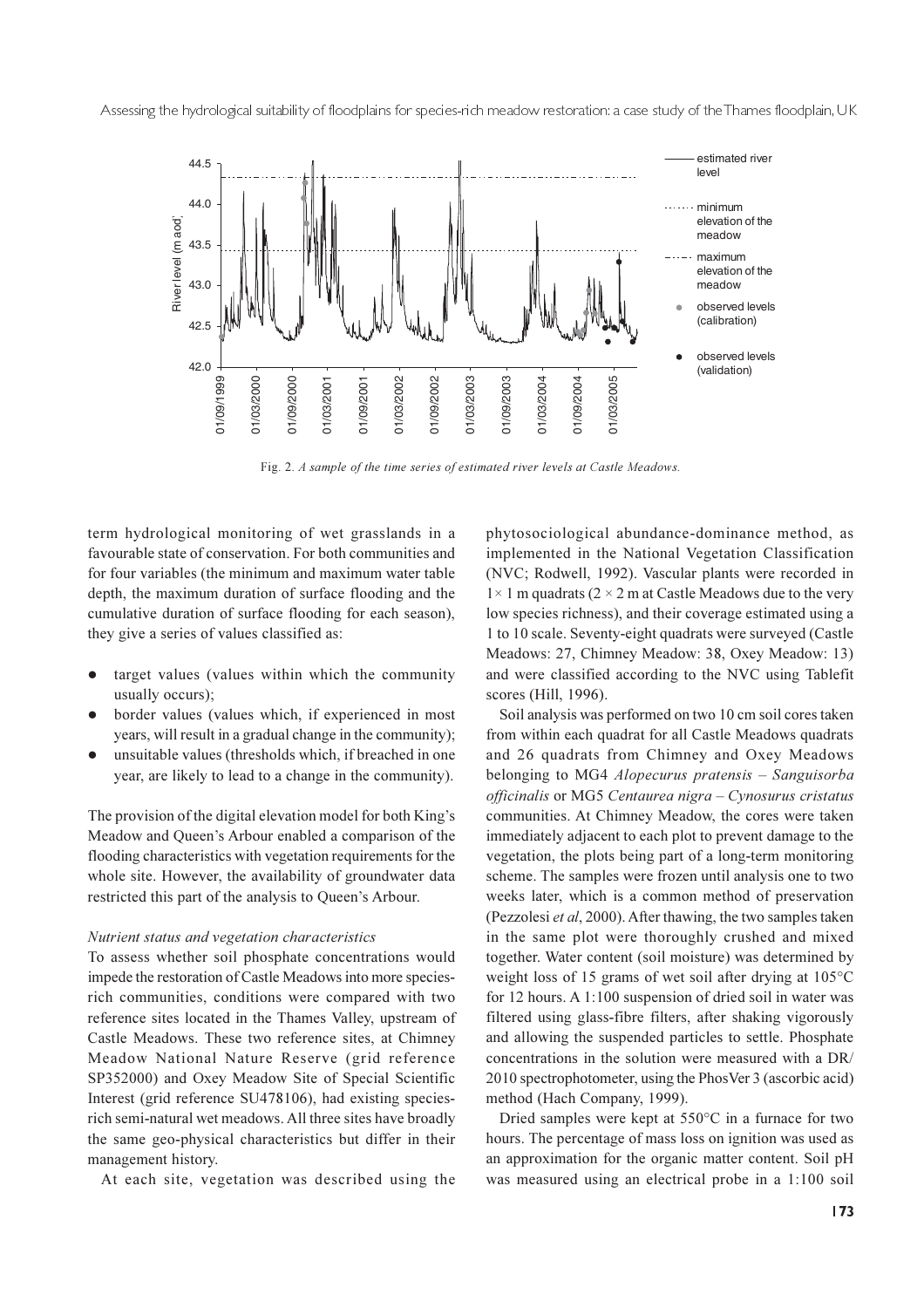suspension in water, and nitrate concentrations in the soil solution were measured after reaction with cadmium (Hach Company, 1999). Water-extractable nitrogen and phosphorus were expressed in mg  $g^{-1}$  of dry soil, correcting for the water content of the corresponding sample. Soil particles were sized by washing through a column of sieves after complete destruction of the organic matter with hydrogen peroxide. This method only allowed for the separation of sand (2mm-53 $\mu$ m), coarse silts (53-38 $\mu$ m) and clay and fine silts  $(\leq 38\,\mu\text{m})$ . For practical purposes the last two fractions are referred to as 'silt' and 'clay'. Differences between sites and NVC groups were investigated using an ANOVA in SPSS 11 after logtransforming soil variables and checking for normality using QQ plots.

### **Results**

### EFFECTS OF ECOLOGICAL FACTORS ON CASTLE MEADOWS VEGETATION

The mean cumulative flooding period in the growing season (March to September) was calculated for each vegetation quadrat at Castle Meadows using the digital elevation model and time series of river water levels previously established. Its effect and the impact of soil variables on vegetation at Castle Meadows were investigated with a Redundancy Analysis (RDA) using Canoco 4.5. Altogether, environmental variables explained 43.8% of the floristic variation. The first two axes of the RDA accounted for 27.3% of this variation and 62.3% of the proportion of the floristic variation explained by the environmental variables.

The ordination graph (Fig. 3) summarises the main characteristics of the vegetation and of its relationship with environmental variables. It shows that the vegetation is organised along two main axes. The first axis distinguished between samples from King's Meadow (K) and from Queen's Arbour (Q). The first group of these quadrats had high coverage of *Dactylis glomerata* and *Phleum pratense*, the second group had high coverage of Arrhenatherum elatius, Poa trivialis, Rumex sanguineus and Convolvulus arvensis. This axis was correlated with all soil variables except nitrate (r between 0.556 and 0.683). The second RDA axis clearly distinguished the sample K41 and, less distinctively, the sample K61 from the rest of the quadrats, on the basis of a high coverage of *Alopecurus geniculatus* and *Agrostis stolonifera* and a low coverage of *Lolium* perenne. This axis was correlated to the mean annual cumulative flooding period in the growing season ( $r=0.781$ ). However, when included in a stepwise model to explain the



Fig. 3. RDA biplots of Castle Meadows' samples. Left: samples & soil variables; right: species. Plot scales are not the same. Only *environmental variables represented by plain arrows are significant in explaining the floristic axes. dayflood: mean cumulative flooding period in the growing season; moist: soil moisture; OM: loss on ignition.*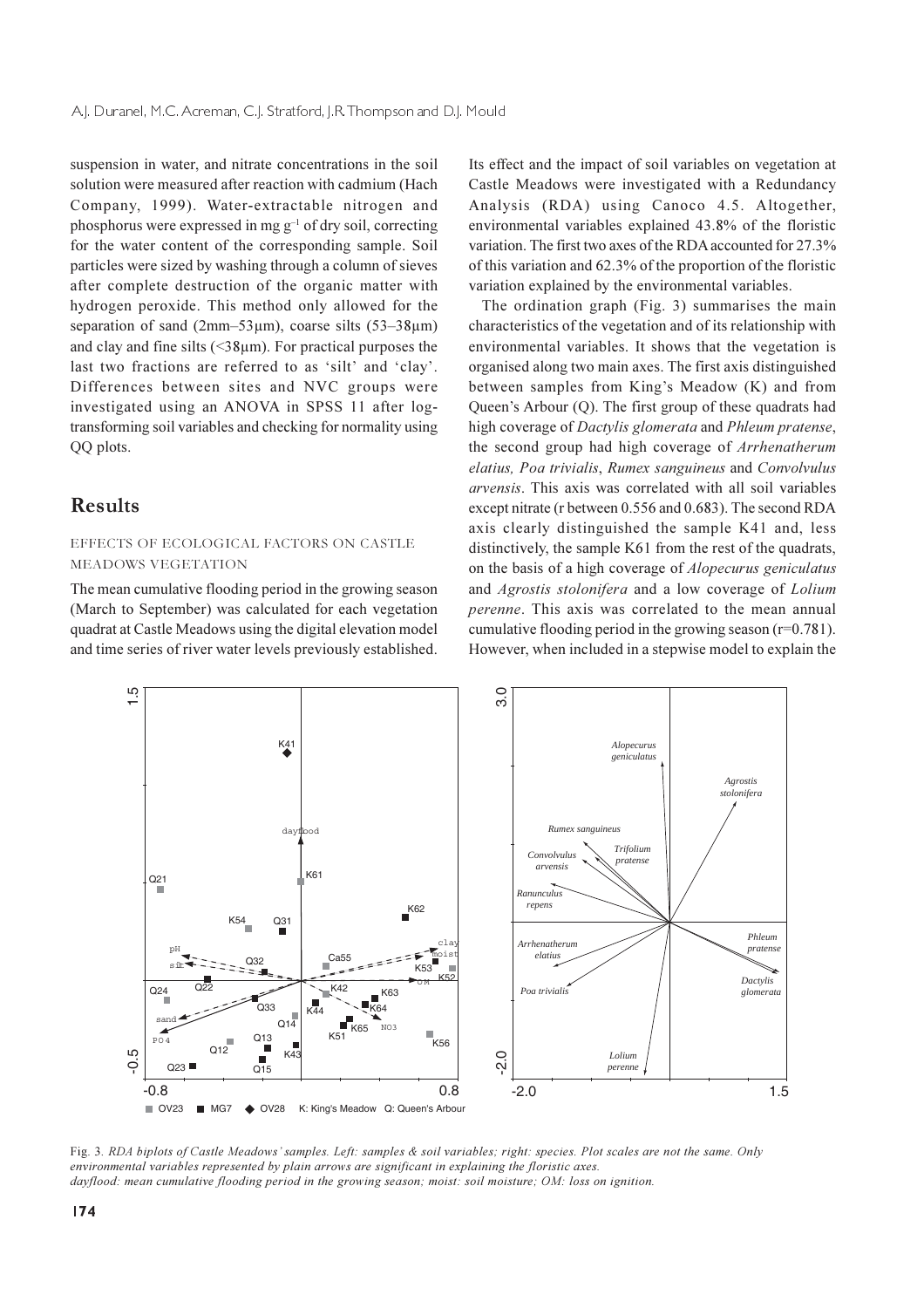floristic variation, only phosphate (explaining the first axis,  $p=0.002$ ) and the cumulative flooding period (explaining the second axis,  $p=0.007$ ) were significant.

### WATER EXTRACTABLE PHOSPHATE LOAD

There was a clear distinction in water-extractable phosphorus between the sites ( $F=76.244$ , d $f=56$ ,  $p<0.0001$ ). Semi-natural sites had the lowest concentrations (2.79  $\times$  $10^{-3} \pm 1.62 \times 10^{-3}$  mg g<sup>-1</sup>). Phosphorus concentrations were nearly six times higher at Queen's Arbour  $(1.64 \times 10^{2} \pm$  $5.76 \times 10^{-3}$  mg g<sup>-1</sup>). King's Arbour had an intermediate load  $(6.89 \times 10^{-3} \pm 2.99 \times 10^{-3} \text{ mg g}^{-1}).$ 

#### **HYDROLOGY**

#### Flooding regime

Figure 4 shows the mean duration of the longest period over which each  $1 \times 1$  m cell of the GIS elevation model was flooded in spring, summer, autumn and winter for the period 1985-2004. The comparison of these flooding characteristics with the known requirement of MG4 and MG8 (Wheeler et al., 2004) shows that the maximum duration of floods, especially in autumn and winter, could be a limiting factor for restoration of MG4 and even MG8 in the lowest part of the meadow (Fig. 5). Furthermore, the MG4 result was due not to a single high-magnitude lowfrequency event but was the result of recurring flood events



Fig. 4. Mean duration of the longest period of inundation (days): 1985-2004.



unsuitable (highly detrimental event has occured at least once)

Fig. 5. Suitability for MG4 community re-creation based on inundation duration.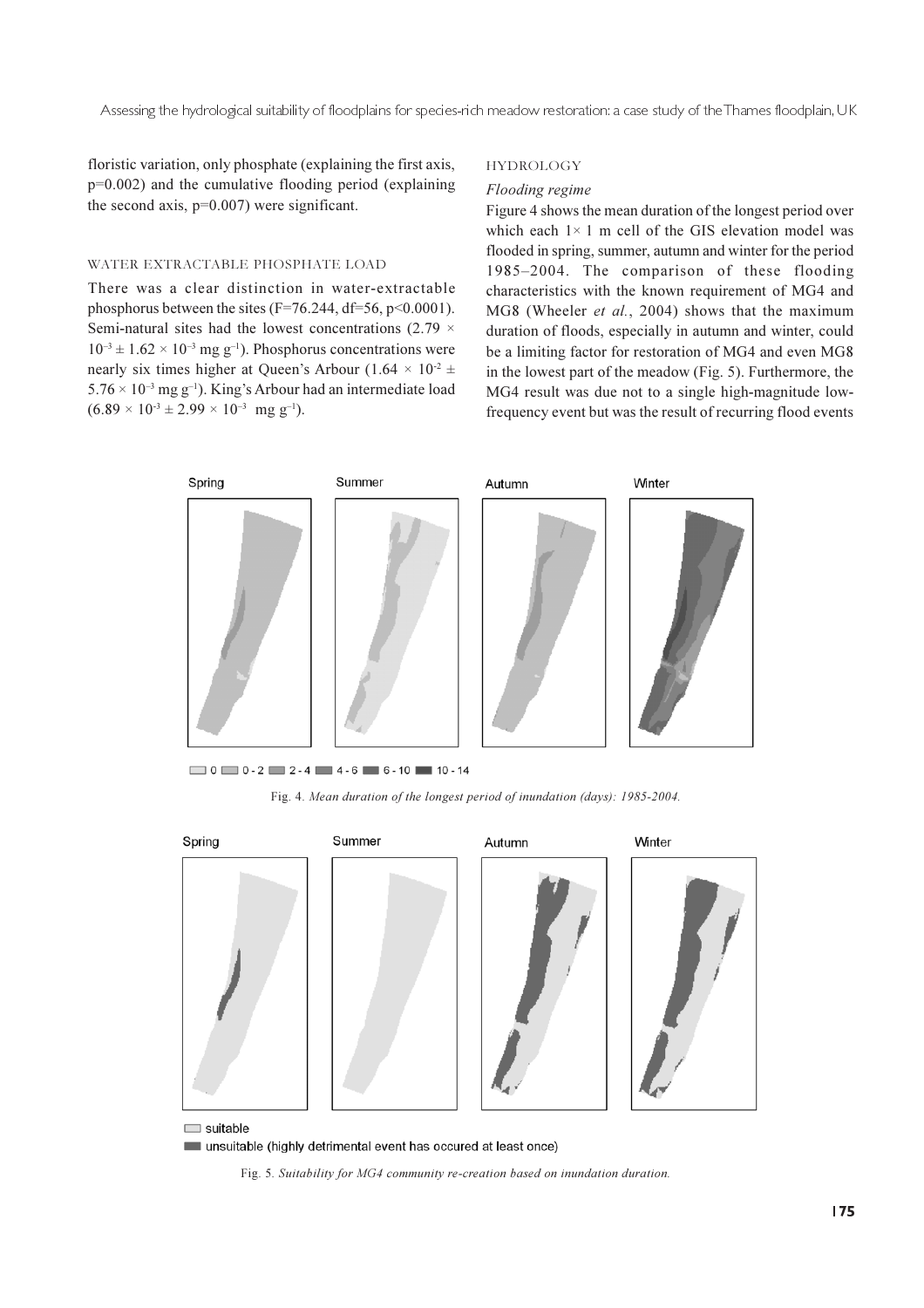

Fig. 6. Groundwater table depths at each monitoring station plotted against ecohydrological guidelines for MG4 wet grassland. White area: target values for the community; light grey area: range of values which, if experienced in most years, will results in a change in the community; dark grey area: range of values which, if experienced in one year only, are likely to result in a change in the community (Wheeler et al., 2004). See Fig. 1 for explanation of dipwells codes.

lasting in the lower part of the meadow for more than 12 days in autumn and 18 days in winter, thresholds suggested as unsuitable for this community.

#### Groundwater table regime

Although in the higher part of the meadow the flooding regime does not appear to be a limiting factor for MG4 restoration, the observed groundwater table depths were almost always greater than the maximum depth required for MG4 wet grassland communities (Wheeler et al., 2004; Fig. 6). It is therefore probable that the area for which water table depth data are available is unsuitable for restoration of this species-rich community. Moreover, it should be emphasised that the data on which this assessment is based have been collected after the construction of the dam in the perpendicular ditch which was designed to raise water levels. The same conclusion can be drawn for MG8 which requires even shallower groundwater tables.

### Discussion

Although not directly comparable with other more sophisticated and sensitive methods used in the literature (Critchley et al., 2002; Gowing et al., 2002), waterextractable phosphorus analysis provides a widely accepted (e.g. Hossner and Phillips, 1973), quick and relatively cheap method for assessing whether or not phosphorus is likely to be an obstacle to species-rich meadow restoration. Although the analysis for this project was undertaken in a laboratory, field kits could equally be used for analysing nutrient levels in water in the environment (e.g. James et al., 2005). Indeed, the move to in situ measurements of phosphorus would allow not only rapid survey, but would also overcome potential issues of sample deterioration in storage.

Walker et al. (2004) estimated that published reference values for UK Biodiversity Action Plan priority habitats (Critchley et al., 2002) should be considered with caution since soil variables have marked regional variations. They prefer to compare the site to be restored with a local existing meadow, to assess the extent to which it differs from seminatural grasslands. In such a case, analysis of phosphates in the soil solution is a cost-effective approach for site managers.

Large differences in water-extractable phosphorus between improved grasslands at Castle Meadows and seminatural reference communities at Chimney and Oxey Meadows showed that high phosphate concentrations are likely to be an obstacle for species-rich meadow restoration at Castle Meadows (Marrs, 1993). However, differences between King's Meadow and Queen's Arbour as a whole and between individual samples were reflected by the vegetation. Phosphate was one of the two factors explaining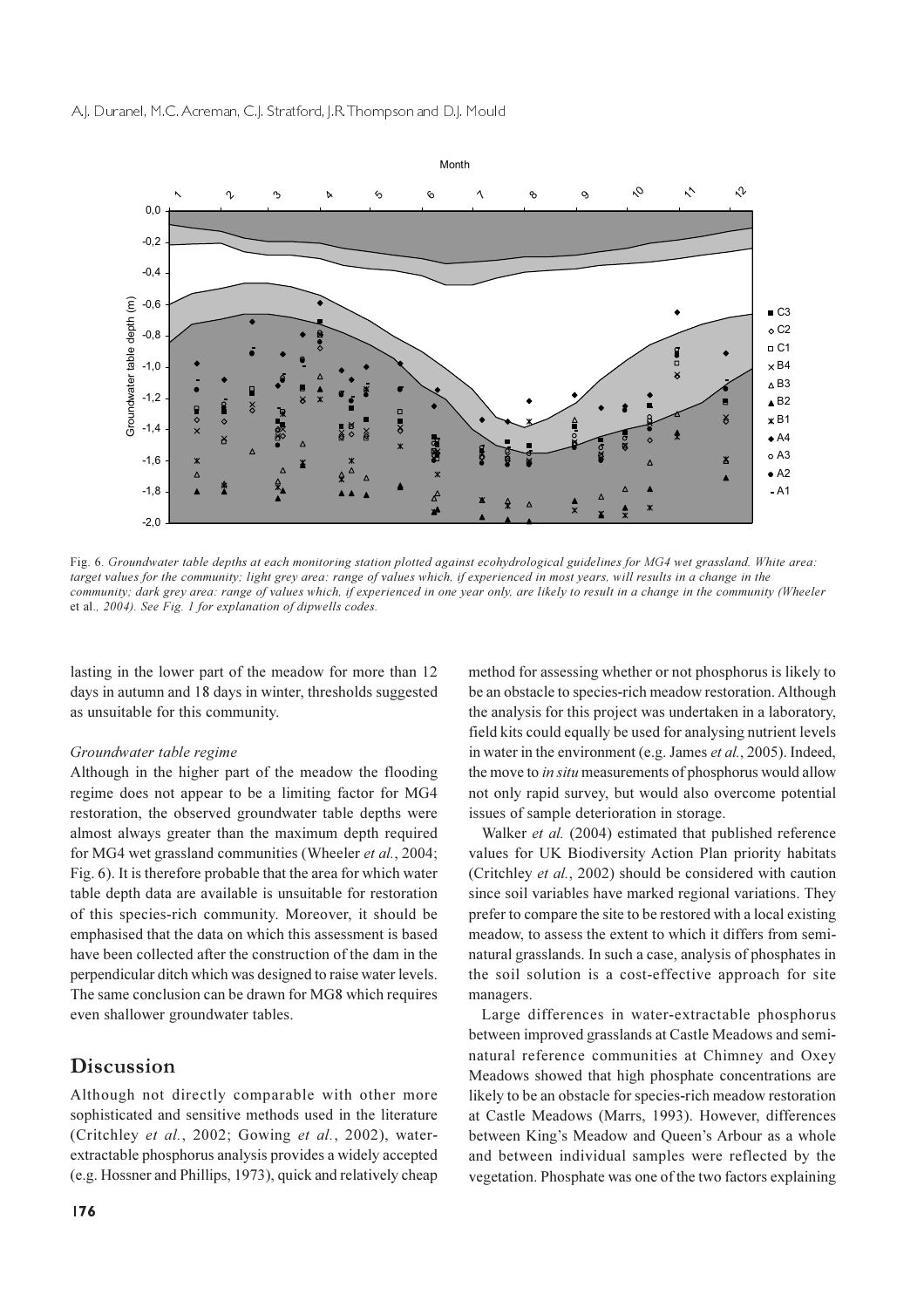the floristic variation in the site. Similarly, in a large-scale fertiliser experiment, Tallowin et al. (1998) showed that phosphorus was more influential than nitrogen or potassium in determining plant composition in wet meadows. Some areas in King's Arbour with the lowest phosphate concentrations may revert to species-rich meadow under the management regime currently applied and seed importation. However, at Queen's Arbour, it is unlikely that targets could be met in the medium term; more drastic restoration operations, such as deep ploughing, cereal cropping if feasible, and seed spreading would be needed. In advance of this, the vertical distribution of phosphorus in the soil should be investigated more thoroughly to ensure that ploughing would succeed in lowering concentrations below the target value proposed by Gough and Marrs  $(1990a, b)$ .

A contributory factor in the high levels of phosphorus in the soil may have been the very elevated phosphorus concentrations in Thames river water. The Thames river catchment is essentially agricultural with inputs of nutrients from both point sources (urban discharges at sewage treatment works (STWs) for market towns such as Banbury, Oxford and Aylesbury) as well as diffuse (agricultural) sources. Until 1999, mean soluble reactive phosphorus (SRP) concentrations in the Thames adjacent to the Meadows were 255  $\mu$ g l<sup>-1</sup> during winter high flows with maximum levels of 2121  $\mu$ g l<sup>-1</sup> during summer low flows (Neal *et al.*, 2000); the upper limit proposed under the Water Framework Directive is 100  $\mu$ g  $l^{-1}$ . The mean concentration of particulate phosphorus, deposited on the floodplain with fine sediments, was 125  $\mu$ g l<sup>-1</sup> during winter high flows (Neal et al., 2000). Phosphate stripping, introduced to STWs in the upper Thames during 1999, reduced phosphorus levels by around 50% (Fig. 7; Neal et al., 2005). While SRP concentrations decreased significantly following phosphorus removal from STWs, there was no corresponding reduction in particulate P because the SRP reduced only at the STWs, while within-sediment stores of P will be long lasting in the river. Nevertheless, the relatively high residual concentrations of phosphorus in the Thames, compared to more natural rivers in the same area — such as the River Pang, where SPR concentrations range from 7 to 134 µg  $l^{-1}$  (Neal *et al.*, 2004) — imposes a further constraint on reducing soil phosphorus levels in the Castle Meadows floodplain.

The GIS approach to estimating flooding characteristics assumed that there were no obstacles to water movement from/to the river. Since depressions in Castle Meadows were almost entirely drained by the ditch, this assumption was realistic before the dam was constructed. The hydrological analysis suggests that before construction of the dam MG4



Fig. 7. Soluble reactive phosphorus (SPR) and particulate phosphorus (PP) concentrations in the River Thames adjacent to the Castle Meadows (Neal et al., 2005).

restoration at Castle Meadows would have been limited by the excessive duration of floods in the lower part of the meadow. The dam has increased the maximum duration of flooding events by retaining water which would otherwise have drained to the river. This has further reduced the suitability of the lower part of the meadow for MG4 and MG8 wet grasslands communities. This conclusion is consistent with the floristic composition of the quadrat K41. Characterised by Agrostis stolonifera and Alopecurus geniculatus, classified as OV28, it also shows a floristic proximity with MG13. This last community would be a more appropriate target for this part of the meadow.

Gowing et al. (2002) highlighted the susceptibility of MG4 meadows to excessive waterlogging. They are a man-made community, developed in situations with efficient drainage systems. Excess water is a more acute threat for this community than soil drying. Existing drainage systems are often thought to be an obstacle to species-rich wet meadow restoration. Dams in ditches are seen as a way to enhance nature conservation interest through rewetting. The pertinence of rewetting should however be carefully assessed against conservation targets (Swetnam et al., 1998). Dam construction without control of ditch water levels may result in overbank inundation and excessive waterlogging through water retention after flood events, especially on slowly draining soils. The effects of dams on vegetation will be different if water levels in ditches are controlled and used to sustain the groundwater table without over-topping banks.

The Castle Meadows study highlights the importance of defining restoration targets on the basis of a sound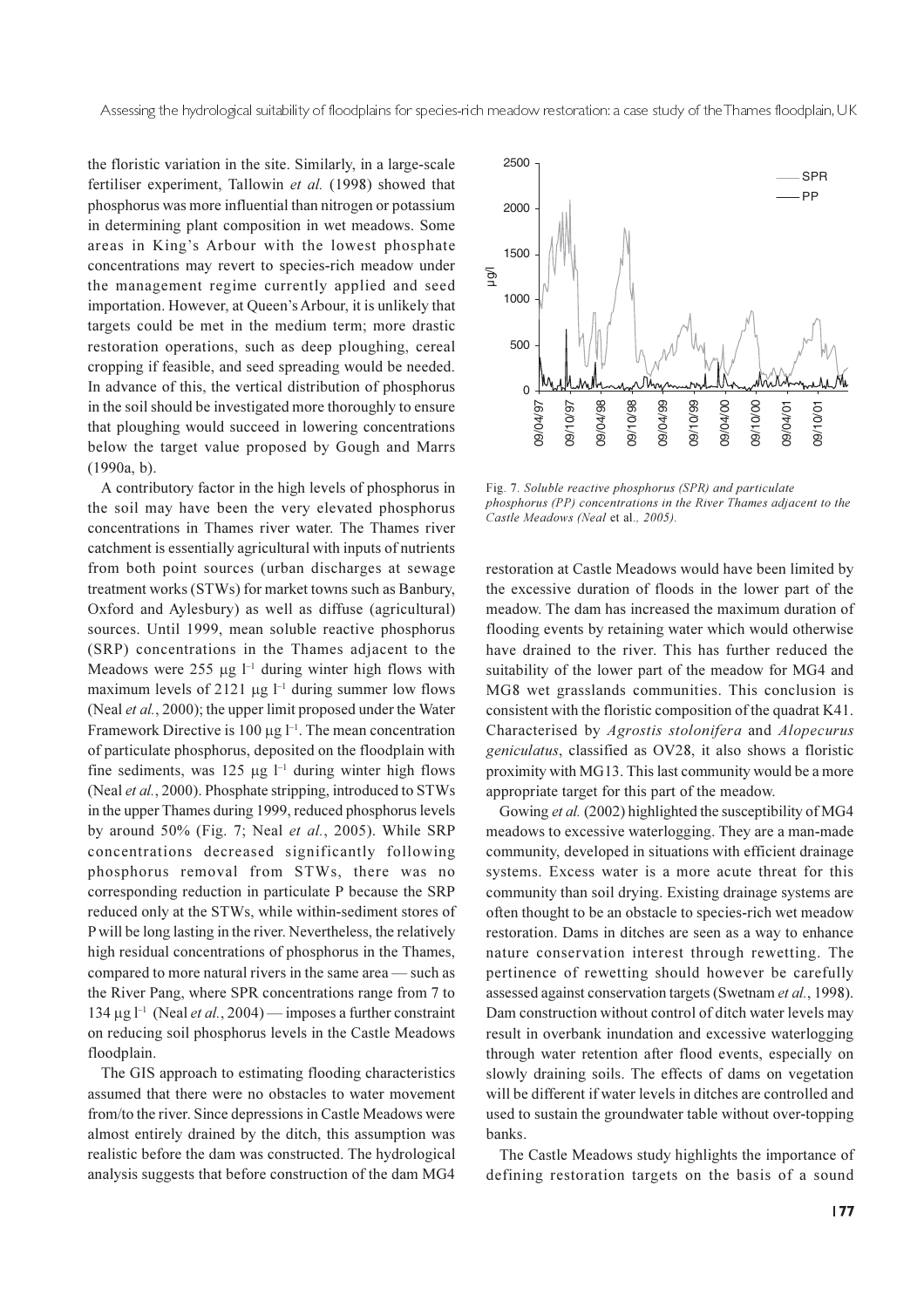understanding of site hydrology. In a review of information sources used by British conservationists, Pullin et al. (2004) showed that nature reserve management plans and day-today management decisions were based mainly on the continuation of traditional practices and on informal advice from colleagues or experts. In the context of floodplain species-rich meadow restoration, this type of information may well lead to establishment of unsuitable targets.

For site managers considering floodplain meadow restoration, a simple model, based on easily available data such as river flow and topographic survey combined with water level requirements of target communities such as those provided by Wheeler et al. (2004) would be a relatively easy step toward the evidence-based framework advocated by Pullin et al. (2004) for conservation decisions. It would provide a means of dismissing communities which are not suitable targets due to excessive waterlogging. Analysis of the groundwater table, especially during the growing season, is the next stage of site assessment. At Castle Meadows the limiting factor for MG4 restoration on higher ground is not the duration of floods but the low level of the groundwater table, which has not been raised sufficiently by the construction of the dam in the ditch draining the site. In this case, MG5 Cynosurus cristatus - Centaurea nigra meadow is likely to be a more achievable target, provided the phosphorus concentration is low enough, as in some stands in King's Meadow, or is lowered by appropriate management.

# Conclusion

The UK Biodiversity Action Plan and similar initiatives across Europe have triggered a great demand for lowland meadow restoration. Although restoration has been proved to be possible (Walker et al., 2004), constraints are numerous. These are linked to both the physical and biological environment. Water level regime and nutrient loads are the two main physical factors influencing vegetation and therefore restoration success. The first step in restoration needs to be an assessment of hydrological and hydro-chemical regimes of the site to determine its potential to support species-rich grassland. A full analysis is complex and beyond the budget and expertise of many conservation organisations. A straightforward technique, applicable in the field without the need for detailed laboratory analysis, has been demonstrated in a case study on the River Thames floodplain in the UK. It has shown that low summer water table levels, long flood inundation in the winter and high phosphate concentrations in the soil water render the site unsuitable for the MG4 plant community; that establishment of MG5 or MG13 grasslands, depending on topography, may be more achievable

conservation targets. This test shows that the technique could be readily applied to other wet grassland restoration sites.

# Aknowledgements

The authors are grateful to the following people for their collaboration in this study: Jane Fisher, Manuel Angel Dueñas, Owen Mountford, Colin Neal, Richard Williams (Centre for Ecology and Hydrology, Wallingford); Janet Hope, Ian Patmore and Tula Maxted (Physical Geography Laboratory, UCL); Olivia Breffit and Steve Gregory (Northmoor Trust); Dominic Lamb (South Oxfordshire District Council); Kerry Lock (Berkshire, Buckinghamshire and Oxon Wildlife Trust). A. Duranel acknowledges the financial support of the British Council through an 'Entente Cordiale' scholarship for his MSc in Conservation, Department of Geography, UCL.

### References

- Acreman, M. and José, P.J., 2000. Wetlands. In: Hydrology of the UK, a study of change, M. Acreman (Ed.), Routledge, Chichester, UK. 88-102.
- Bischoff, A., 2002. Dispersal and establishment of floodplain grassland species as limiting factors in restoration. Biol. Conserv., 104, 25-33.
- Critchley, C.N.R., Chambers, B.J., Fowbert, J.A., Sanderson, R.A., Bhogal, A. and Rose, S.C., 2002. Association between lowland grassland plant communities and soil properties. Biol. Conserv., 105. 199-215.
- Donath, T.W., Holzel, N. and Otte, A., 2003. The impact of site conditions and seed dispersal on restoration success in alluvial meadows. Appl. Veg. Sci., 6, 13-22.
- Gilbert, J.C., Gowing, D.J.G. and Bullock, R.J., 2003. Influence of seed mixture and hydrological regime on the establishment of a diverse grassland sward at a site with high phosphorus availability. Restor. Ecol., 11, 424-435.
- Gough, M.W. and Marrs, R.H., 1990a. A comparison of soil fertility between semi-natural and agricultural plant-communities implications for the creation of species-rich grassland on abandoned agricultural land. Biol. Conserv., 51, 83-96.
- Gough, M.W. and Marrs, R.H., 1990b. Trends in soil chemistry and floristics associated with the establishment of a low-input meadow system on an arable clay soil in Essex, England. Biol. Conserv., 52, 135-146.
- Gowing, D.J.G. and Youngs, E.G., 1997. The effect of the hydrology of a Thames flood meadow on its vegetation pattern. In: Proc. British Hydrological Society National Meeting, 5th June 1996, Birmingham, UK, R.G. Large, (Ed.), British Hydrological Society, London, UK. 69-80.
- Gowing, D.J.G. and Spoor, G. 1998. The effect of water table depth on the distribution of plant species on lowland wet grassland. In: United Kingdom floodplains, R.G. Bailey, P.V. José, and B.R. Sherwood, (Eds.), Westbury Academic and Scientific Publishing, Otley, UK. 185-196.
- Gowing, D.J.G., Tallowin, J.R.B., Dise, N.B., Goodyear, J., Dodd, M.E. and Lodge, R.J., 2002. A review of the ecology, hydrology and nutrient dynamics of floodplain meadows in England. English Nature Research Report n°446, English Nature, Peterborough, UK.